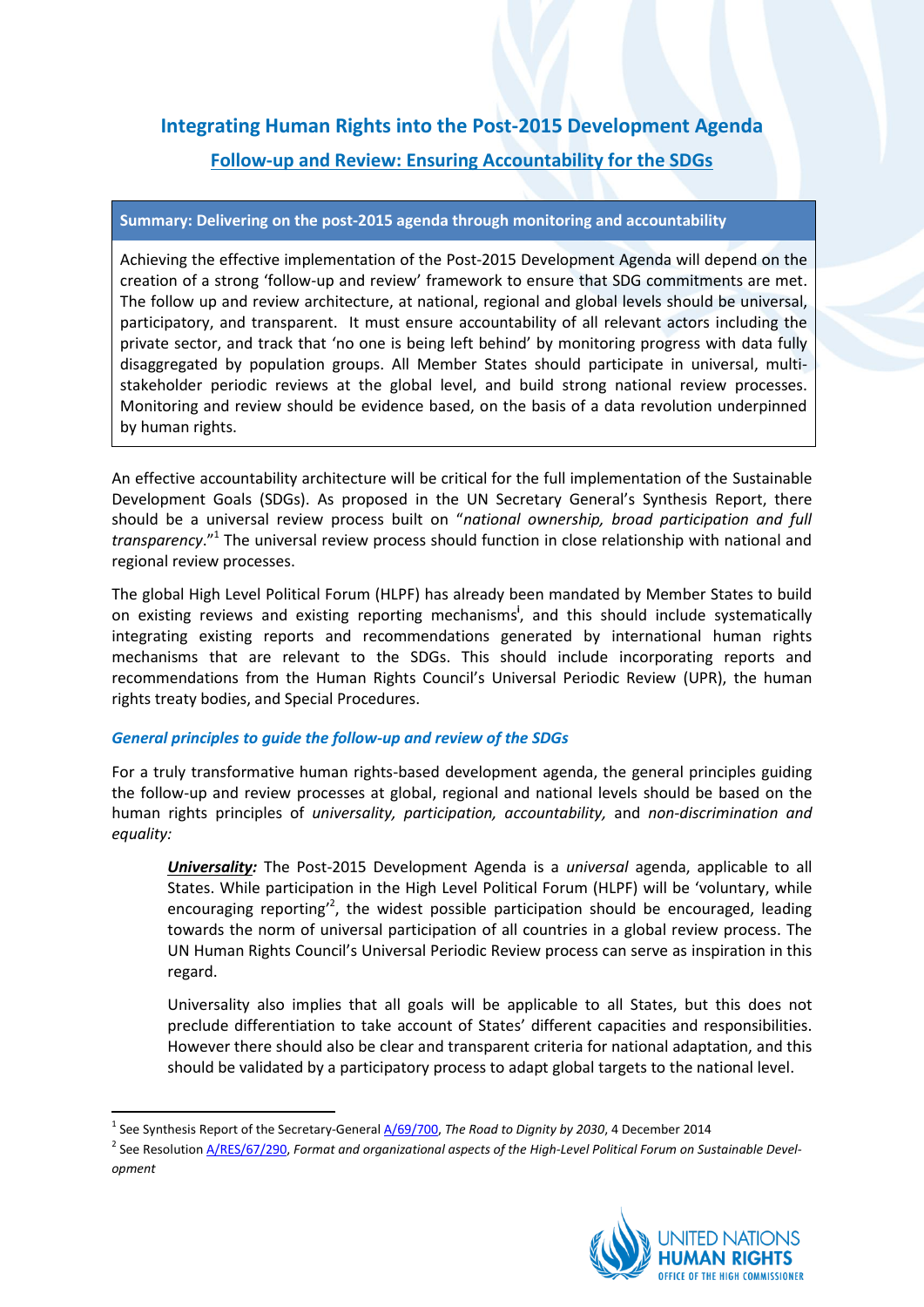*Participation:* The follow up and review architecture at global, regional and national levels should be *participatory* and facilitate the meaningful participation of all stakeholders, including civil society. This should include the commitment to making information publicly available, facilitating multi-stakeholder inputs into the monitoring and reporting process, and ensuring an enabling environment in which all stakeholders are free to engage without exception. Broad-based consultation with a range of stakeholders should help in identifying relevant priorities and in setting the appropriate levels of national ambition.

*Accountability, including of the private sector:* All actors involved in SDG financing and implementation, including the private sector, should be accountable under the global and national follow up and review processes. While the SDGs themselves are not legally binding, many of the targets link directly to States' existing binding human rights obligations and there is a need to establish prompt and effective mechanisms of redress for cases where these obligations are not met.

States are not only accountable for meeting their own human rights commitments in relation to the SDGs, but must also ensure that all those involved in implementing and financing the SDGs act in accordance with international human rights standards. The reporting of progress at all levels should therefore include an analysis of the alignment of the national regulatory framework, multi-stakeholder partnerships, and private sector activities with the UN Guiding Principles on Business and Human Rights.

*Equality and non-discrimination:* If the SDGs are to avoid the MDG trap of focusing on aggregates and national averages, and to meet the central imperative of 'leaving no one behind' and challenging inequalities and non-discrimination, the follow up and review should aim to monitor progress for all, with the aim of reducing inequalities and eliminating discrimination. This will require investing in the disaggregation of data that goes well beyond gender and geography.

Data should be fully disaggregated by population group, in line with the grounds of discrimination and related categories identified in the Universal Declaration of Human Rights: *race/ethnicity, colour, sex, language, religion, political or other opinion, national or social origin, property, birth or other status.* In addition, since "other status" is not exhaustive, the grounds should also include those specified by the international human rights mechanisms including inter alia. *age, nationality, marital and family status, sexual orientation and gender identity, health status, place of residence, economic and social situation.* Other relevant categories of disaggregation in each country context should be determined in an inclusive, participatory process at the national and sub-national levels, with the direct involvement of the relevant population groups themselves.

## *GLOBAL LEVEL: A participatory, universal global review*

*At the global level, the follow up and review process should include a universal review under the HLPF, with all States participating in at least five-year cycles*. This should be a participatory, multistakeholder, universal periodic review for all countries, organised under the auspices of the HLPF. The objectives of the reviews should be to assess progress and constraints in implementation on the basis of constructive dialogue among peers. The global country review process will also be important in providing a unique opportunity to discuss global "means of implementation" commitments.

As the HLPF is already mandated to build on existing review mechanisms, relevant reports and recommendations coming from the international human rights mechanisms should be systematically integrated into the review process. This should include making use of reports and recommendations from Human Rights Council's UPR monitoring process, as well as reports and recommendations from